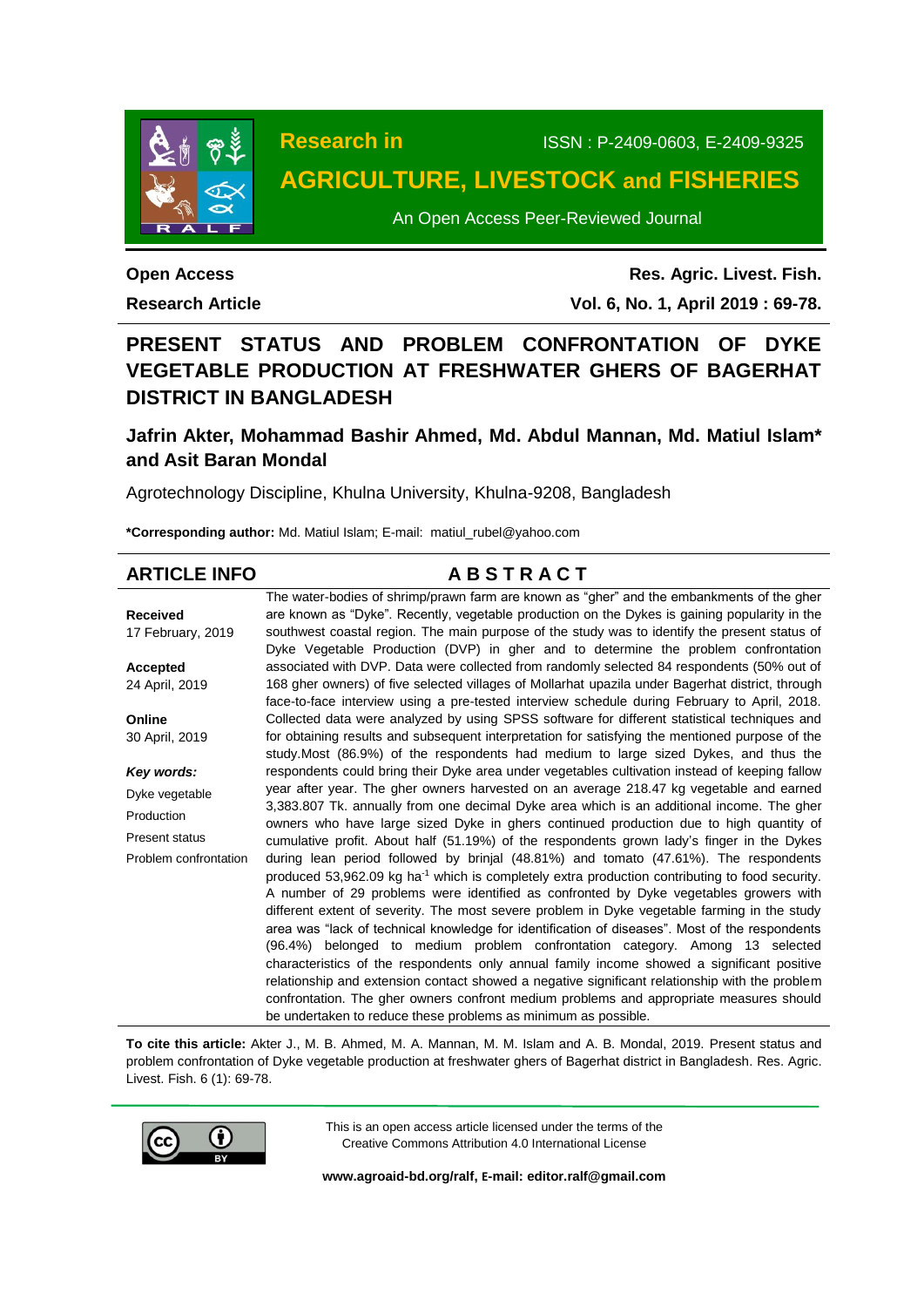# **INTRODUCTION**

The coastal region of Bangladesh covers almost 29,000  $km<sup>2</sup>$  or about 20% of the country and more than 30% of the cultivable lands of the country (Haque, 2006). About 53% of the coastal areas are affected by salinity. Agricultural land use in these areas is very poor, which is much lower than country's average cropping intensity (Rahman, 2012).The region suffers from a range of problems, the most notable of which is soil and water salinity. The topsoil of nearly 223,000 ha of coastal arable land (27% of total cultivable land in the region) has been affected by various degrees of salinity during 1973-2009 due to decreasing freshwater flows of upstream rivers, an erratic rainfall pattern, the rise of brackish-water shrimp culture, tidal flooding, and capillary rise of dissolved salt (Kabir et al., 2015). Shrimp farming has contributed significantly to the national economy through foreign exchange earnings and generating income, employment, and food for coastal dwellers of Bangladesh. However, there have been severe environmental impacts in the form of sedimentation, salinization, pollution, disease outbreaks, and loss of biodiversity (Kabir et al., 2015). This was mainly because of poorly planned and unscientific practices .Shrimp farming involved the introduction of exotic species and pathogens, and the ponds (gher) regularly discharged polluted water and sludge containing particulate matter, unused fish feed, fertilizer and other chemicals, microorganisms, and faeces (Kabir et al., 2015; Lin et al., 2011). Consequently, the land and water resources of the coastal ecosystem were being degraded, resulting in decreased production of rice, vegetables and other crops (Rahman, 2011), livestock, and freshwater species, exacerbating food insecurity and livelihood vulnerability (Kabir et al., 2015).

Cultivation of crops is almost absent in the South-western coastal region of Bangladesh, where Shrimp farming has been dominant since the mid-eighties (Hossain et al., 2013). Salinity intrusion into agricultural land is increasing because of sea level rise due to climate change. Thus the practice of agriculture is being tremendously hindered in the coastal areas except for shrimp farming. The introduction of high value cropping on the Dyke of ghers will be an important intervention, although it was practiced a while back. Furthermore, the increasing homestead area and Dyke area can be brought under vegetable cultivation. Gher based integrated farming with low investment is economically sound, ecologically feasible and socially acceptable. Compared with the simple technology of extensive farming and expansive higher technology of intensive farming, integrated farming is a viable and intermediate option for rural entrepreneurs giving relatively high yield with fairly low input cost. Dyke Vegetable Production (DVP) is an indigenous knowledge based practice which is environment friendly. The farmers in the area are following this practice as an alternative for their food security.

The production system adopted during Green Revolution has been explorative and the natural resources like soil and water were subjected to exploitation, as a result sustainability of agricultural production system has been jeopa rdized (Faroque et al., 2011). This suggests the integration of land-based enterprises viz. dairy, fishery, poultry, duckery, apiary, field and horticultural crops within the farm, with the objective of generating adequate income and the employment of the small and marginal farmers and thereby improves their livelihoods. Integrated farming is a multi-commodity farming system which can be defined as an innovation in which two or more commodities are farmed together on a common infrastructural base with the objective to optimize the operational cost (Faroque et al., 2011). Due to shrimp cultivation and water logged condition in the southwest region of Bangladesh; the scope of vegetables production is decreasing day by day in field condition. Dyke area creates an avenue for increasing vegetable production in the water logged areas of southwestern region of Bangladesh. In fact, in Dyke vegetable cultivation, the farmers face various production related problems. From this point of view, the researchers were very interested to undertake the research program entitled "Present Status and Problem Confrontation of Dyke Vegetable Production at Freshwater Ghers of Bagerhat district in Bangladesh". In order to proper direction to the research, the following specific objectives were formulated:

- I. To determine the present status of Dyke vegetable production in the study areas,
- II. To assess the impacts of Dyke vegetable production on food security,
- III. To identify the problems of Dyke vegetable production confronted by the farmers,
- IV. To explore the relationship between the selected characteristics of the respondents and problems confronted in Dyke vegetable production.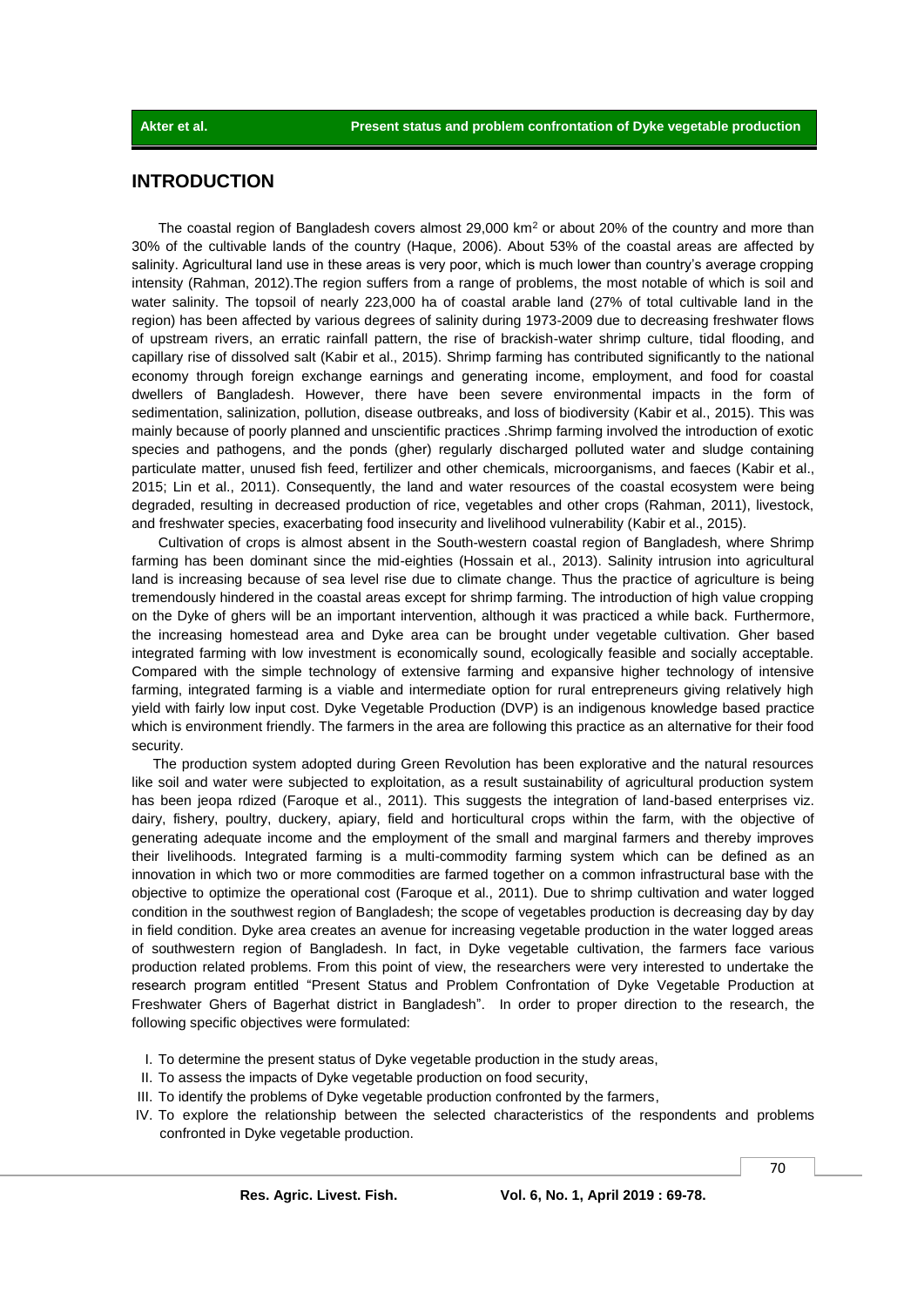# **METHODOLOGY**

The study was conducted at three unions (Atjuri, Kodaliaand Kulia) of Mollarhatupazila under Bagerhat district of Bangladesh. The study area is known place for the researchers where around 168 gher owners, as per information received from the Upazila Agriculture office, were involved with Dyke vegetable production who had been considered as the population of research. Among them 50% (i.e., 84 farmers) were randomly selected as the sample of the study. Data were collected from randomly selected 84 (out of 168) Dyke vegetable producing farmers of the study area during  $2<sup>nd</sup>$  February to  $28<sup>th</sup>$  April, 2018. Data were collected using a pretested interview schedule through face-to-face interview. Data were collected on socio-economic characteristics of the respondents which were treated as independent variable viz. age, educational qualification, experience in farming, experience in fish farming, and experience in Dyke vegetable production, family size, farm size, annual income, organizational participation, cosmopoliteness, and extension media contact. Problem confrontation regarding problem confrontation in Dyke vegetable production was considered as dependent variable in this study. Collected data were analyzed by using SPSS software for different statistical techniques and for obtaining results and subsequent interpretation for satisfying the mentioned purpose of the study.

Data were collected on Dyke area, annual yield and income of Dyke vegetable production, present and previous amount of land used in Dyke vegetable production to study the present status of Dyke vegetable production on fresh water ghers. Data were also collected to determine the impact of Dyke vegetable production on food security. To measure Dyke area (decimal), annual Dyke vegetables yield (kg) and annual incomes ('000 Tk.) from Dyke vegetable production were considered. For categorizing the findings, mean  $(\bar{x})$ and standard deviation (SD) were calculated and categorized as follows :(i) low " $\lt (\overline{X} - Sd)$ ", (ii) medium " $(\overline{X} - Sd) \leftrightarrow (\overline{X} + Sd)$ " and (iii) high/large ">  $(\overline{X} + Sd)$ ".

A number of 29 usually faced problems were identified and listed in the interview schedule. The respondents were asked about the problem they faced during Dyke vegetable cultivation on Dyke with their severity. A four-point rating scale such as highly severe, severe, less severe and not at all was assigned against each of the problems to indicate the severity, and a score of 3,2,1 and 0 was assigned against each of the scales, respectively. The problem confrontation score of a respondent was determined by summing up all the scores obtained by the respondent against the all problems. The problem confrontation score of respondents could range from '0' to '87' where '0' indicated no problem confrontation while '87' indicated high problem confrontation.

To determine the severity of a problem, Problem Confrontation Index (PCI) was calculated by using the following formula:

 $PCI = N_h \times 3 + N_s \times 2 + N_l \times 1 + N_n \times 0$ Where, PCI = Problem Confrontation Index  $N<sub>h</sub>$  = Number of respondents rated the problem as highly severe Ns = Number of respondents rated the problem as severe  $N<sub>l</sub>$  = Number of respondents rated the problem as less severe  $N_n$  = Number of respondents rated the problem as not at all a problem

The PCI score of the respondents could range from '0' to '252' where '0' indicate not at all a problem and '252' indicate the highly severe problem. Statistical treatments such as number, percent, rank order, range, mean and standard deviation were used to interpret data. To explore relationship between any two variables Pearson's product moment correlation coefficient 'r' was employed. Data were analyzed using the Microsoft Excel and Statistical Package for Social Science (SPSS).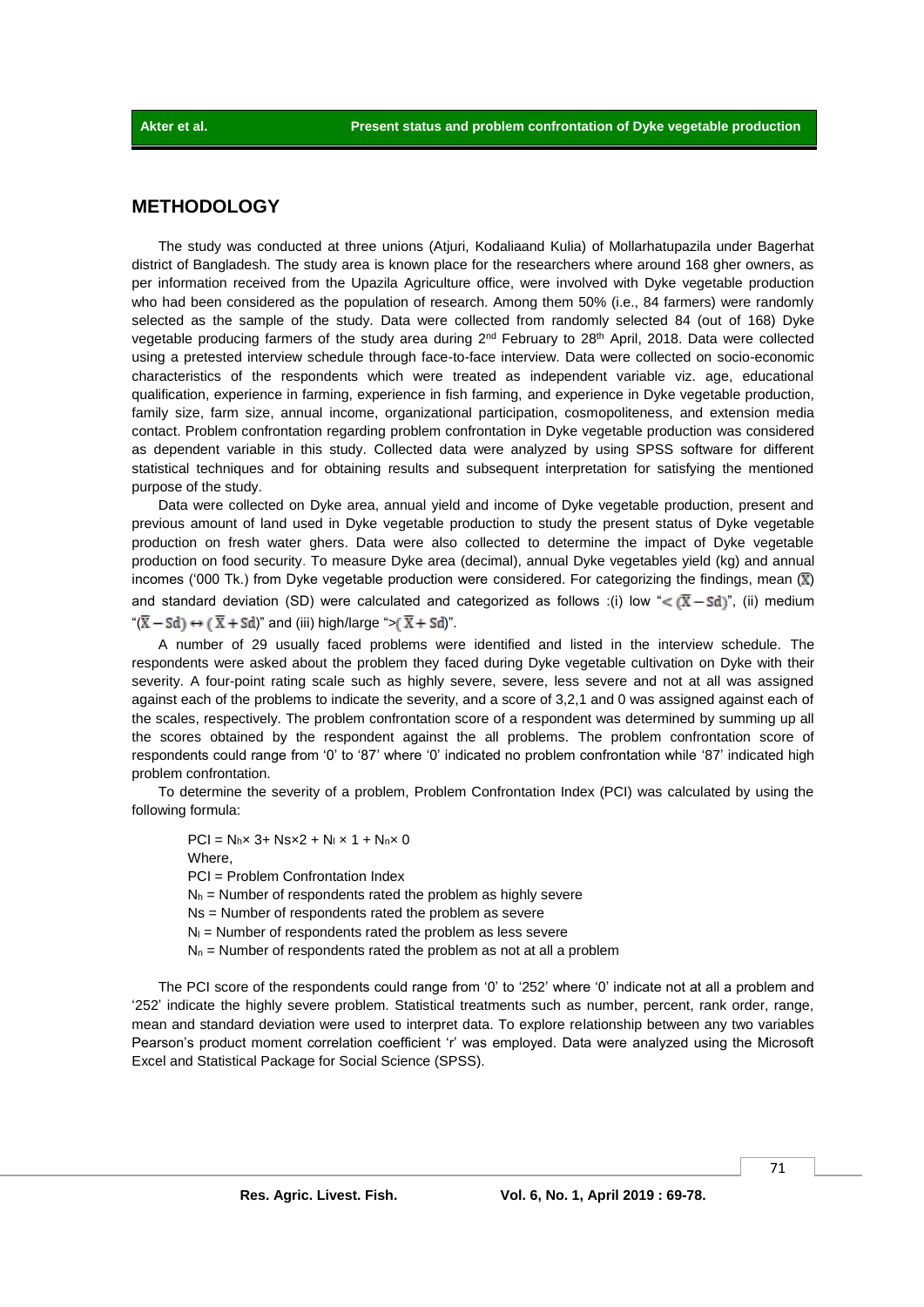# **RESULTS AND DISCUSSION**

#### **Personal socioeconomic characteristics**

Half (50.0%) of the respondents were middle aged as compared to 21.4 percent young aged and 28.6 percent being old aged. It might be said that middle to old aged people are more engaged in Dyke vegetable cultivation for gaining quickly double profit from gher shrimp farming as well as Dyke vegetable production (Table 1). Highest proportion (44.0%) of the respondents had primary level of education followed by illiterate (31.0%). It is clear from the study that all the respondents who are involved in Dyke vegetable production were not highly educated where none of the respondents had above higher secondary level of education. It could be concluded that three fourth (75%) of the respondents are illiterate and had primary level of education who are encouraged in shrimp production to get high quantity of profit quickly instead of continuing their education (Table 1).

Majority of the respondents (83.3%) had medium to high experience in farming followed by low experience (16.7%). Majority of the respondents (63.1%) had medium experience in fish farming followed by low experience (33.3%), and only 3.6% respondents had high experience. Most (77.4%) of the respondents had low level of experience whereas only few respondents had (22.6%) medium level of experience in Dyke vegetable farming. From the findings it could be concluded that, though majority (63.1%) of the respondents had medium experience in fish farming, most (77.4%) of them had low experience in Dyke vegetable farming (Table 1). Fish farming is an already established enterprise in southwest coastal region rendering medium experience of the respondents. However, Dyke vegetable farming is a comparatively new approach for ensuring the utilization of the fallow Dykes rendering low experience of the respondents.

Majority (56.0%) of the respondents' family belonged to small sized family followed by medium sized family (36.9%) while only about 7.1% belonged to large sized family. Majority (77.4%) of the respondents had small farm size compared to medium (17.9%) and marginal (4.8%) farm size. None of the respondent belongs to landless and large farm categories. Majority (61.9%) of the respondents belonged to higher income group as compared to medium (36.9%) income group and low income (1.2%). Most (89.3 %) of the respondents had no organizational participation as compared to low participation (10.7%). Majority (58.3%)of the respondents was medium cosmopolite while 41.7% were high cosmopolite and there were no respondents of low cosmopolitanism. Majority of the respondents (54.8%) had medium scale extension media contact followed by low scale extension media contact (45.2%). None of the respondent belongs to high contact categories (Table 1). Extension media contact is to some extent insufficient which causes difficulty in overcoming the faced problems in Dyke vegetable production.

## **Present status of Dyke vegetable production in freshwater ghers**

The present status of Dyke vegetable production was studied on some parameters viz. Dyke area, yield and income from Dyke vegetable production, present and previous amount of land (ha) used in Dyke vegetable production and vegetables grown.

### *Dyke area*

About three-fourth (72.6%) of the respondents had medium sized Dyke area followed by large sized Dyke area (14.3%) and small sized Dyke area (13.1%).It was found that most (86.9%) of the respondents had medium to large sized of Dyke that's why respondents can brought their Dyke area under vegetables cultivation in order to get additional incomes from there instead of keeping fallow year after year.

#### *Yield and income from Dyke vegetable production*

Majority (71.9%) of the respondents belonged to medium yield group as compared to lower (17.9%) and higher (10.9) yield group. It is calculated that in study area respondents produced on an average 218.47 kg vegetable annually from one decimal Dyke area that is completely extra production. Majority (67.9%) of the respondents belonged to medium income category followed by low income (16.7%) and high income (15.5%) categories. It is calculated that respondents earned 3383.807 Tk. Annually from one decimal Dyke area by producing vegetables on Dyke which is an additional income (Table 2).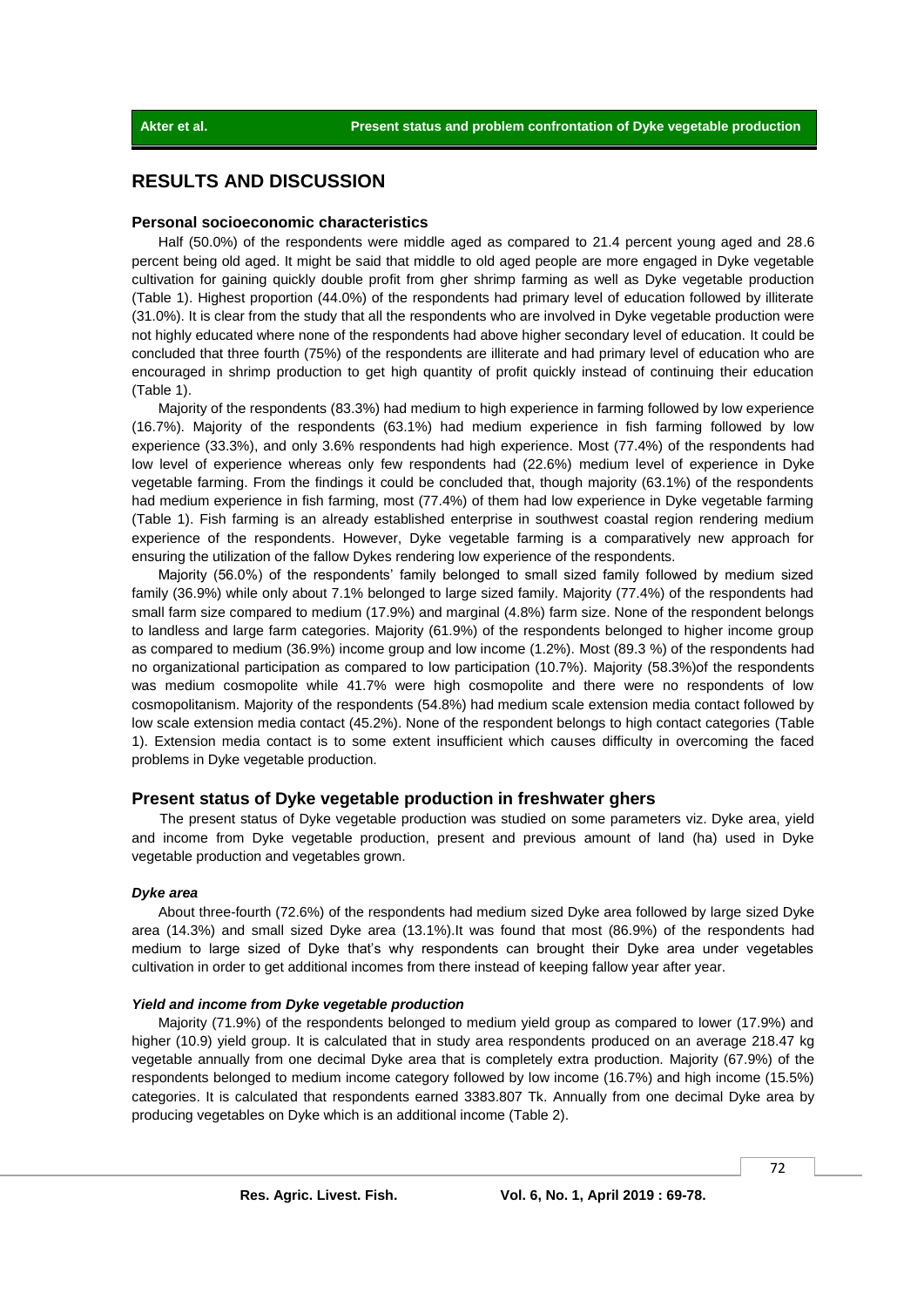| <b>Characteristics</b>                            | <b>Categories</b>                                           | <b>Score</b>                                                   | Respondent<br>$(N=84)$                |                                  | Min.           | Max.             | Mean   | SD(1)  |
|---------------------------------------------------|-------------------------------------------------------------|----------------------------------------------------------------|---------------------------------------|----------------------------------|----------------|------------------|--------|--------|
|                                                   |                                                             |                                                                | <b>Number</b>                         | Percent                          |                |                  |        |        |
| Age (Year)                                        | Young<br>Middle<br>Old                                      | $\leq 35$<br>36-50<br>>50                                      | 18<br>42<br>24                        | 21.4<br>50.0<br>28.6             | 20             | 70               | 45.39  | 11.45  |
| Educational<br>qualification<br>(Schooling year)  | Illiterate<br>Primary<br>Secondary<br><b>HSC</b><br>$>$ HSC | 0<br>$1 - 5$<br>$6 - 10$<br>$11 - 12$<br>>12                   | 26<br>37<br>19<br>$\overline{2}$<br>0 | 31.0<br>44.0<br>22.6<br>2.4<br>0 | $\pmb{0}$      | 12               | 1.96   | 0.79   |
| Farming<br>experience (Year)                      | Low<br>Medium<br>High                                       | ≤10<br>$11 - 20$<br>>20                                        | 14<br>49<br>21                        | 16.7<br>58.3<br>25.0             | $\,6\,$        | 50               | 19.01  | 9.21   |
| Experience in fish<br>farming<br>(Year)           | Low<br>Medium<br>High                                       | ≤10<br>$11 - 20$<br>>20                                        | 28<br>53<br>3                         | 33.3<br>63.1<br>3.6              | 3              | 30               | 13.45  | 4.83   |
| Experience in Dyke<br>vegetable farming<br>(Year) | Low<br>Medium<br>High                                       | ≤10<br>$11 - 20$<br>>20                                        | 65<br>19<br>0                         | 77.4<br>22.0<br>0                | 4              | 20               | 9.79   | 3.07   |
| Family size<br>(Number)                           | Small<br>Medium<br>Large                                    | $1 - 4$<br>$5-6$<br>>6                                         | 47<br>31<br>6                         | 56.0<br>36.9<br>7.1              | $\overline{2}$ | $\boldsymbol{9}$ | 1.51   | 0.63   |
| Farm Size (ha)                                    | Landless<br>Marginal<br>Small<br>Medium<br>Large            | < 0.02<br>$0.02 - 0.20$<br>$0.21 - 1.00$<br>1.01-3.00<br>>3.00 | 0<br>4<br>65<br>15<br>0               | 0<br>4.8<br>77.4<br>17.9<br>0    | 0.03           | 1.73             | 0.72   | 0.37   |
| Annual income<br>(000'Tk.)                        | Low<br>Medium<br>High                                       | ≤150<br>150-300<br>>300                                        | 0<br>1<br>83                          | 1.2<br>36.9<br>61.9              | 99.6           | 1839             | 348.56 | 199.40 |
| Organizational<br>participation<br>(Score)        | No<br>Low<br>Medium<br>High                                 | 0<br>$1 - 3$<br>$4 - 5$<br>>6                                  | 75<br>9<br>0<br>0                     | 89.3<br>10.7<br>0<br>0           | $\pmb{0}$      | 1                | 2.98   | 0.10   |
| Cosmopoliteness<br>(Score)                        | Low<br>Medium<br>High                                       | $\leq 4$<br>$5 - 8$<br>$9 - 12$                                | 0<br>49<br>35                         | 0<br>58.3<br>41.7                | 5              | 11               | 8.09   | 1.38   |
| <b>Extension media</b><br>contact (Score)         | Low<br>Medium<br>High                                       | $1 - 12$<br>$13 - 24$<br>>24                                   | 38<br>46<br>0                         | 45.2<br>54.8<br>0                | 6              | 19               | 12.69  | 2.85   |

**Table1.** Distribution of the respondents on the basis of selected socioeconomic characteristics

Source: Field Survey, 2018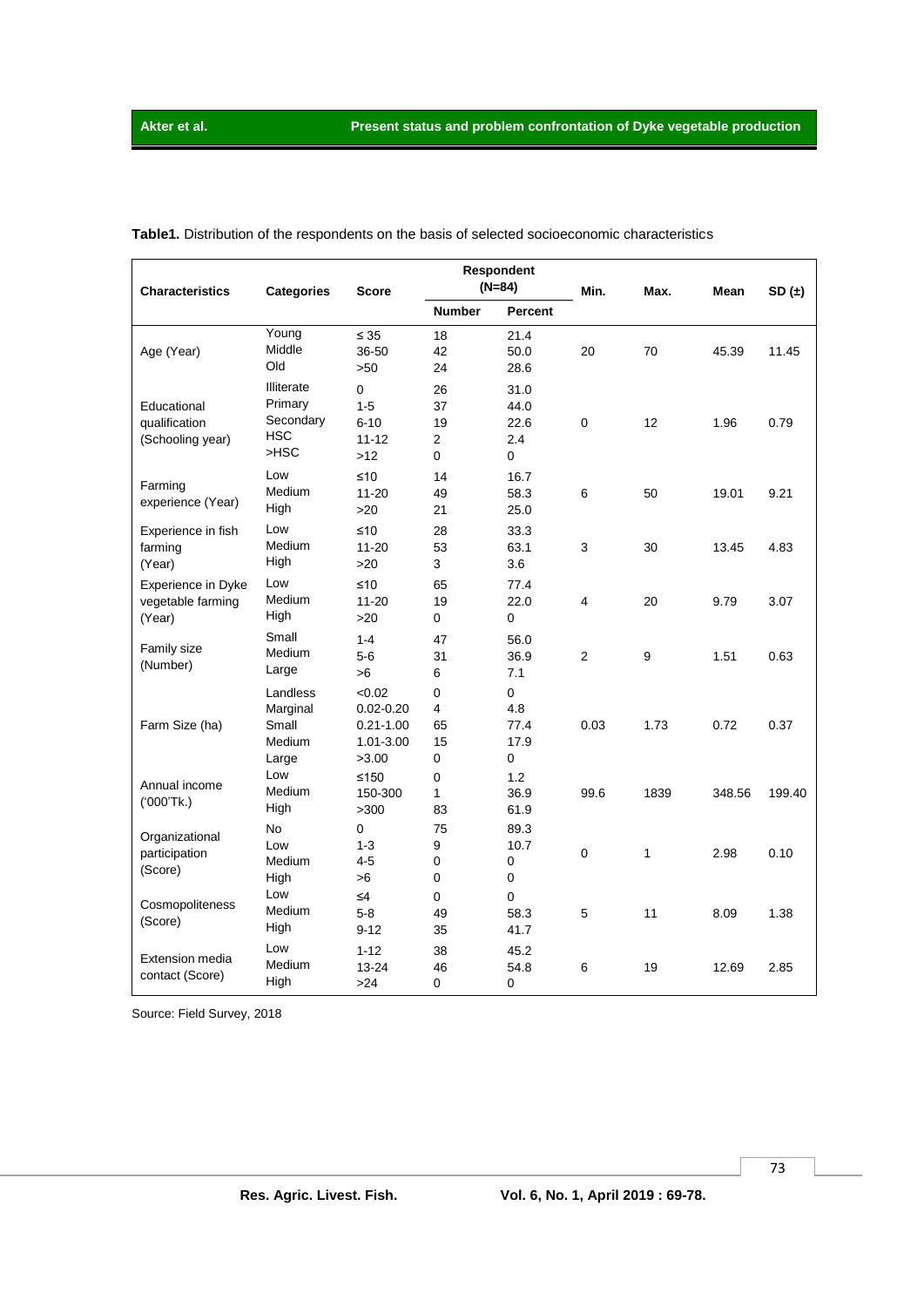| <b>Characteristics</b>                                                  | <b>Categories</b>               | <b>Score</b>                                                                                                   | <b>Respondent</b><br>(N=84) |                      | Min.      | Max.  | Mean    | SD $(\pm)$ |
|-------------------------------------------------------------------------|---------------------------------|----------------------------------------------------------------------------------------------------------------|-----------------------------|----------------------|-----------|-------|---------|------------|
|                                                                         |                                 |                                                                                                                | <b>Number</b>               | Percent              |           |       |         |            |
| Dyke area<br>(decimal)                                                  | Small<br>Medium<br>Large        | $\langle (\bar{x}-sd) \rangle$<br>$(\bar{X}-Sd)\leftrightarrow (\bar{X}+Sd)$<br>$-(\bar{X}+Sd)$                | 11<br>61<br>12              | 13.1<br>72.6<br>14.3 | 2.38      | 28.41 | 11.38   | 4.44       |
| Annual yields<br>from Dyke (kg)                                         | Low<br>Medium<br>High           | $\langle (\overline{x} - s_d) \rangle$<br>$(\bar{X} - Sd) \leftrightarrow (\bar{X} + Sd)$<br>$\sqrt{(X + Sd)}$ | 15<br>60<br>9               | 17.9<br>71.4<br>10.7 | 990       | 10700 | 6458.33 | 1814.36    |
| Annual income<br>Dyke ('000'Tk.)                                        | Low<br>Medium<br>High           | $\leq 75$<br>75-150<br>>150                                                                                    | 14<br>57<br>13              | 16.7<br>67.9<br>15.5 | 17.0<br>8 | 178   | 116.46  | 35.08      |
| Present amount<br>of land (ha) used<br>in Dyke vegetable<br>production  | Small<br><b>Medium</b><br>Large | $\langle (\overline{x} - sd) \rangle$<br>$(\bar{X}-Sd)\leftrightarrow (\bar{X}+Sd)$<br>$-(\bar{X}+Sd)$         | 12<br>61<br>11              | 14.3<br>72.6<br>13.1 | 0.01      | 0.22  | 0.05    | 0.02       |
| Previous amount<br>of land (ha) used<br>in Dyke vegetable<br>production | Small<br>Medium<br>Large        | $\langle (\overline{x} - sd) \rangle$<br>$(\bar{X}-Sd)\leftrightarrow (\bar{X}+Sd)$<br>$-(\bar{X}+Sd)$         | 4<br>43<br>37               | 4.8<br>51.2<br>44.0  | 0.01      | 0.07  | 0.04    | 0.01       |

**Table 2.** Distribution of the respondents on the basis of the parameters related present status of Dyke vegetable production in fresh water ghers

Source: Field Survey, 2018

#### *Present and previous amount of land (ha) used in dyke vegetable production*

It has been shown in Table 2 that, about three-fourth (72.6%) of the respondents had medium sized Dyke area followed by large sized (14.3%) and small sized Dyke area (13.1%) in present year (2018); whereas about half (51.2%) of the respondents had medium sized Dyke area followed by large sized (44.0%) and small sized (4.8%) Dyke area in previous year (2017). The amount of small and medium size Dyke area in ghers reduces compared to large Dyke area due to low production, which is not profitably sufficient to continue gher farming in small to medium scale. But the farmers who have large sized Dyke in ghers continued due to high quantity of cumulative profit. Usually the Dyke remains empty and not used for any production purpose. If the fallow Dykes are brought under vegetable cultivation by using improved methods, the shrimp farmers will definitely have an additional production and subsequent income from that grown vegetables which could contribute to the food security in terms of both production and purchasing capacity.

### *Vegetables grown on dyke of freshwater gher*

Most (92.85%) of the respondents grown cucumber and bitter gourd in the Dyke followed by bottle gourd (47.61%) and tomato (36.90%). The reason behind this might be the high price of those vegetables (Table 3). About half (51.19%) of the respondents grown Lady's finger in the Dyke during lean period followed brinjal (48.81%) and tomato (47.61%).Usually during lean period, vegetables' scarcity is observed in the markets as well as farmers' field.

### *Impact of dyke vegetable production on food security*

Vegetable production in lean period will ultimately help to ensure the food security. The freshwater prawn production was 82,661 tons in 2004-'05 fiscal year and the production was 336 kg ha<sup>-1</sup> i.e., the area covered by prawn cultivation was approximately 2,46,000 ha. If we consider the Dyke area @ 5% of the total area under production then approximately 12,300 ha land could be obtained for Dyke vegetable production. It is calculated that in study area respondents produced on an average 218.47 kg vegetable annually from one decimal Dyke area i.e., 53,962.09 kg ha<sup>-1</sup> which is completely extra production. If the fallow Dyke areas are brought under vegetable cultivation by using improved methods in that time the farmers will ensure the availability of vegetables in the markets and also ensures their family nutrition which could ultimately be treated as a contribution to overall food security (Table 4).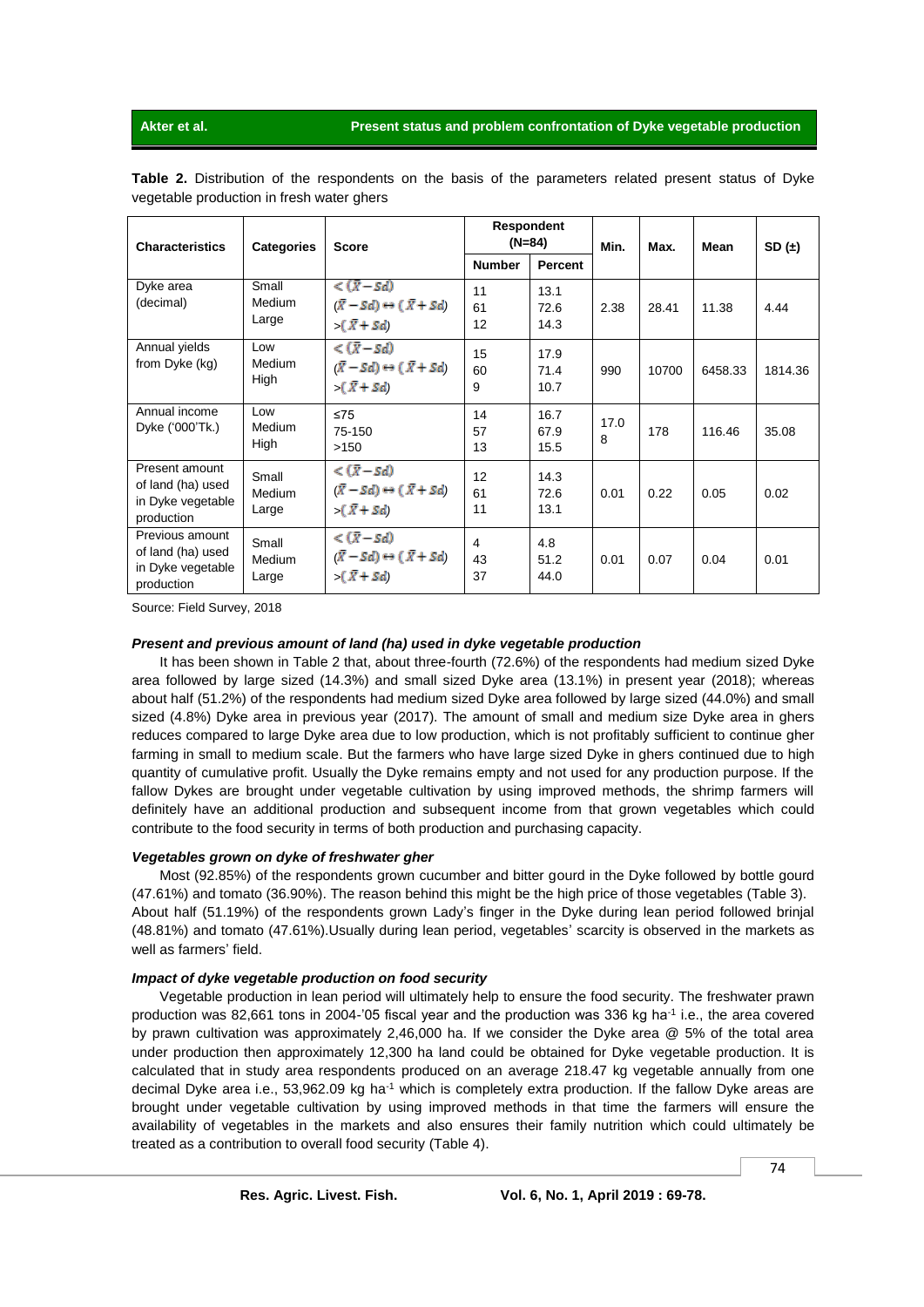# **Problem Confrontation**

The problem confrontation scores of the respondents varied from 0-87 with a mean and standard deviation of 39.54 and 4.90 respectively. Based on possible problem confrontation scores, the respondents have been classified into three categories as shown in Table 5. Most (96.4 %) of the farmers had medium problem confrontation while 3.6% of the farmers had low problem confrontation. None of the farmers had high problem confrontation. There are lots of unsolved issues regarding Dyke vegetable production which are the outcomes of the prevalence of existing problems. Proper extension measures should be undertaken to help the farmers to overcome those problems so that Dyke vegetable production gets more popularity and higher production could be obtained in terms of both quality and quantity.

#### *Rank order of problems as confronted by dyke vegetable producers*

The farmers of the study area confronted 29 problems to different extent. Data presented in Table 6 indicate that "lack of technical knowledge for identification of diseases" was the highly severe problem while "unavailability of fertilizer in season" was the least severe problem. The severe problems should be taken under consideration on priority basis for immediate solution. Many of the Dyke owners are not familiar with diseases of vegetables which they want to produce on their gher Dykes. Thus, they fail to cure the diseases, and even they might not have sufficient knowledge of disease prevention measures. Besides, now-a-day, the availability of different types of fertilizers in the market is satisfactory. Thus, it becomes the least severe problem, or we might say no problem.

| Vegetables name | <b>Respondent (N=84)</b> |            | Rank            |  |
|-----------------|--------------------------|------------|-----------------|--|
|                 | <b>Citation</b>          | Percentage | Order           |  |
| Tomato          | 31                       | 36.90      | 3 <sup>rd</sup> |  |
| Cucumber        | 78                       | 92.85      | $1st=$          |  |
| Bottle gourd    | 40                       | 47.61      | 2 <sub>nd</sub> |  |
| Sweet gourd     | 28                       | 33.33      | 4 <sup>th</sup> |  |
| Bitter gourd    | 78                       | 92.85      | 1 <sup>st</sup> |  |
| <b>Brinjal</b>  | $\overline{4}$           | 4.76       | 5 <sup>th</sup> |  |
| Cabbage         | 2                        | 2.38       | 7 <sup>th</sup> |  |
| Papaya          | 1                        | 1.19       | 8 <sup>th</sup> |  |
| Ribbed gourd    | 3                        | 3.57       | 6 <sup>th</sup> |  |

**Table 3.** Distribution of the respondents based on the types of vegetables grown in Dyke of the study area

Source: Field Survey, 2018

**Table 4.** Distribution of the respondents based on the types of vegetables grown in Dyke of the study area during lean period

|                                                                                   | <b>Respondent (N=84)</b> |            | Rank            |  |
|-----------------------------------------------------------------------------------|--------------------------|------------|-----------------|--|
| Vegetables name                                                                   | <b>Citation</b>          | Percentage | Order           |  |
| Tomato                                                                            | 40                       | 47.61      | 3 <sup>rd</sup> |  |
| <b>Brinjal</b>                                                                    | 41                       | 48.81      | 2 <sup>nd</sup> |  |
| Pea                                                                               | 18                       | 21.42      | 5 <sup>th</sup> |  |
| Sweet gourd                                                                       | 25                       | 29.76      | 4 <sup>th</sup> |  |
| Papaya                                                                            | 10                       | 11.91      | 6 <sup>th</sup> |  |
| Lady s finger                                                                     | 43                       | 51.19      | 1 <sup>st</sup> |  |
| Cucumber                                                                          | 2                        | 2.38       | 7 <sup>th</sup> |  |
| Bitter gourd                                                                      | 1                        | 1.19       | $8^{th}$ =      |  |
| Ribbed gourd                                                                      | 1                        | 1.19       | $8th$ =         |  |
| $O_{\text{cutoff}}$ $E_{\text{total}}^{(n)}$ $O_{\text{cutoff}}$ $O_{\text{CMB}}$ |                          |            |                 |  |

Source: Field Survey, 2018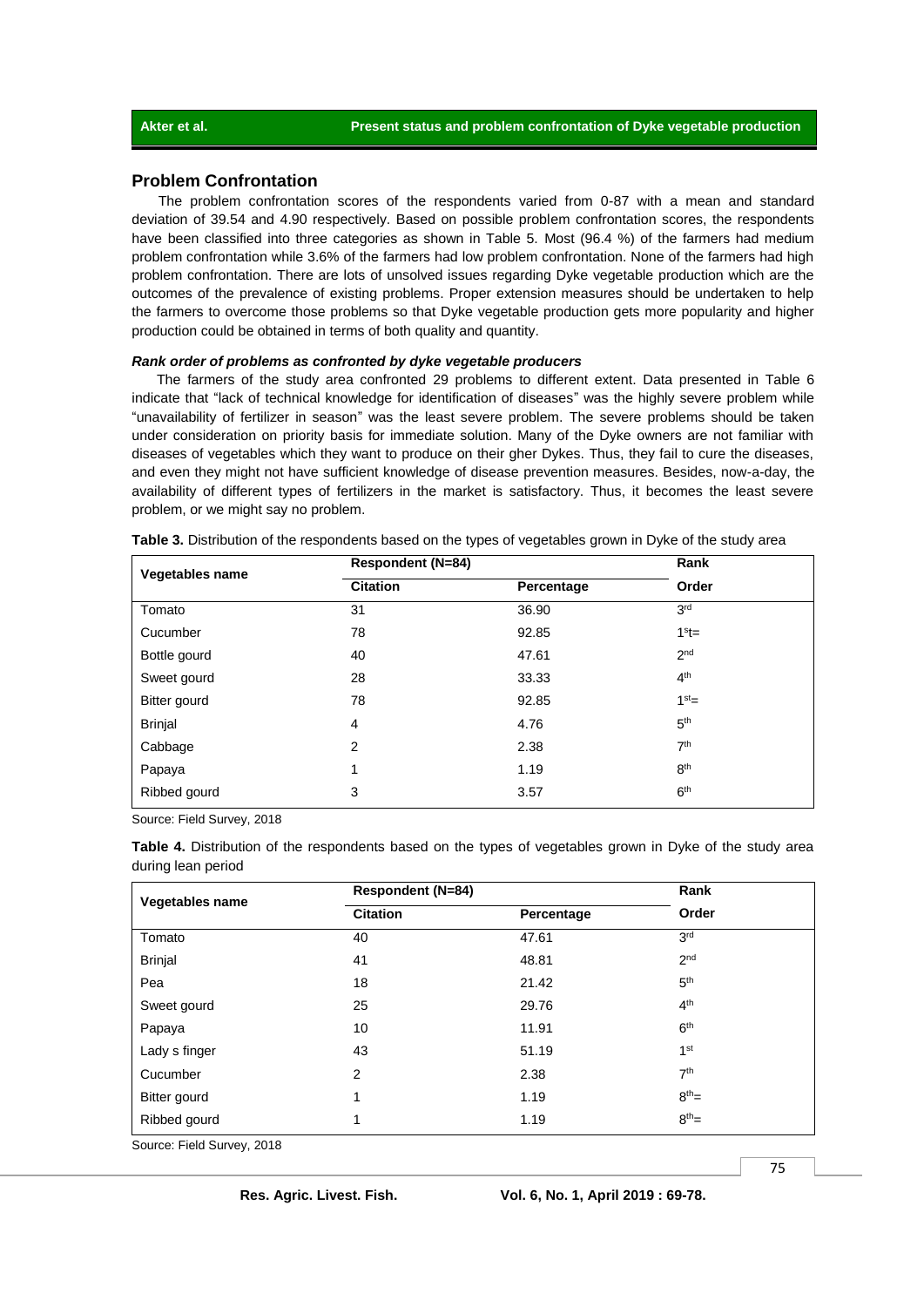## **Akter et al. Present status and problem confrontation of Dyke vegetable production**

| <b>Categories</b> | <b>Score</b> |               | Respondent (N=84) |             | <b>Standard</b>  | Min. | Max. |
|-------------------|--------------|---------------|-------------------|-------------|------------------|------|------|
|                   |              | <b>Number</b> | Percentage        | <b>Mean</b> | <b>Deviation</b> |      |      |
| Low               | $1 - 30$     | 3             | 3.6               |             |                  |      |      |
| Medium            | 31-60        | 81            | 96.4              | 39.54       | 4.90             | 29   | 50   |
| High              | 61-90        |               |                   |             |                  |      |      |
| Total             |              | 84            | 100               |             |                  |      |      |

**Table 5.** Distribution of the respondents according to their problem confrontation

Source: Field Survey, 2018

## **Table 6.** Rank order of problems based on problem confrontation index

|                                                               | Severity of the problems (N=84) |           |     |            |              | PCI          |       | Rank             |
|---------------------------------------------------------------|---------------------------------|-----------|-----|------------|--------------|--------------|-------|------------------|
| <b>Types of problem</b>                                       |                                 | <b>MS</b> | LS  | <b>NAA</b> | <b>Total</b> | <b>Score</b> | %     | order            |
|                                                               | (3)                             | (2)       | (1) | (0)        |              |              |       |                  |
| Unavailability of seed and/ seedlings                         | 3                               | 20        | 47  | 14         | 84           | 96           | 38.09 | 17 <sup>th</sup> |
| High price of seed / seedlings                                | 1                               | 28        | 75  | 5          | 84           | 109          | 43.25 | 14 <sup>th</sup> |
| Problem of seed germination                                   | 1                               | 13        | 50  | 20         | 84           | 79           | 31.34 | 24 <sup>th</sup> |
| Purity of seed                                                | 4                               | 27        | 44  | 9          | 84           | 110          | 43.65 | 13 <sup>th</sup> |
| Lack of knowledge for selecting appropriate<br>vegetables     | 5                               | 33        | 38  | 8          | 84           | 119          | 47.22 | 10 <sup>th</sup> |
| Unavailability of fertilizer in season                        | 1                               | 16        | 33  | 34         | 84           | 68           | 26.98 | 25 <sup>th</sup> |
| High demand and high price of Fertilizer                      | 1                               | 18        | 47  | 18         | 84           | 86           | 34.12 | 22 <sup>th</sup> |
| Lack of good quality fertilizer                               | 2                               | 22        | 32  | 28         | 84           | 82           | 32.53 | 23 <sup>th</sup> |
| Lack of knowledge of balanced fertilizer                      | 16                              | 24        | 31  | 13         | 84           | 127          | 50.39 | $8^{th}$ =       |
| Fertilizer enhance insect attack                              | 33                              | 17        | 25  | 9          | 84           | 158          | 62.69 | 4 <sup>th</sup>  |
| Lack of technical knowledge of Fertilizer<br>application      | 16                              | 26        | 27  | 15         | 84           | 127          | 50.39 | $8^{th}$ =       |
| Deficiency of irrigation water in season                      | 1                               | 18        | 50  | 15         | 84           | 89           | 35.31 | 20 <sup>th</sup> |
| Contamination of salinity in irrigation water                 | 2                               | 17        | 48  | 17         | 84           | 88           | 34.92 | $21^{th}$ =      |
| High percentage of insect attack                              | 35                              | 16        | 22  | 11         | 84           | 159          | 63.09 | 3 <sup>rd</sup>  |
| High percentage of diseases                                   | 8                               | 25        | 39  | 12         | 84           | 113          | 44.84 | $12^{th}$        |
| High price of insecticide or pesticide                        | 16                              | 22        | 34  | 12         | 84           | 126          | 50.00 | $9^{\rm th}$     |
| Lack of technical knowledge for identification of<br>Insects  | 31                              | 31        | 16  | 6          | 84           | 171          | 67.85 | 2 <sub>nd</sub>  |
| Lack of technical knowledge for identification of<br>diseases | 47                              | 16        | 18  | 3          | 84           | 191          | 75.79 | 1 <sup>st</sup>  |
| Poor productivity                                             | 5                               | 31        | 32  | 16         | 84           | 109          | 43.25 | 14 <sup>th</sup> |
| Low market price in respect of production cost                | 13                              | 26        | 37  | 8          | 84           | 128          | 50.79 | 7 <sup>th</sup>  |
| Lack of marketing facilities                                  | 9                               | 15        | 43  | 17         | 84           | 100          | 39.68 | 16 <sup>th</sup> |
| Lack of preservation facilities                               | 22                              | 14        | 22  | 26         | 84           | 116          | 46.03 | 11 <sup>th</sup> |
| Lack of loan facilities                                       | 3                               | 14        | 51  | 16         | 84           | 88           | 34.92 | $21^{th}$ =      |
| Lack of information                                           | 18                              | 25        | 25  | 16         | 84           | 129          | 51.19 | 6 <sup>th</sup>  |
| Salinity reduce the productivity                              | 5                               | 17        | 43  | 19         | 84           | 92           | 36.50 | $19^{th} =$      |
| Rats attack                                                   | 35                              | 13        | 10  | 26         | 84           | 141          | 55.95 | 5 <sup>th</sup>  |
| Security of products                                          | 13                              | 17        | 35  | 19         | 84           | 108          | 42.85 | 15 <sup>th</sup> |
| Shortage of labor                                             | 3                               | 20        | 46  | 15         | 84           | 95           | 37.69 | 18 <sup>th</sup> |
| High wage of labor                                            | 3                               | 19        | 45  | 17         | 84           | 92           | 36.50 | $19^{th}$ =      |

HS = Highly severe, S = Severe, LS = Less severe, NAA = Not at all, PCI = Problem confrontation index Source: Field Survey, 2018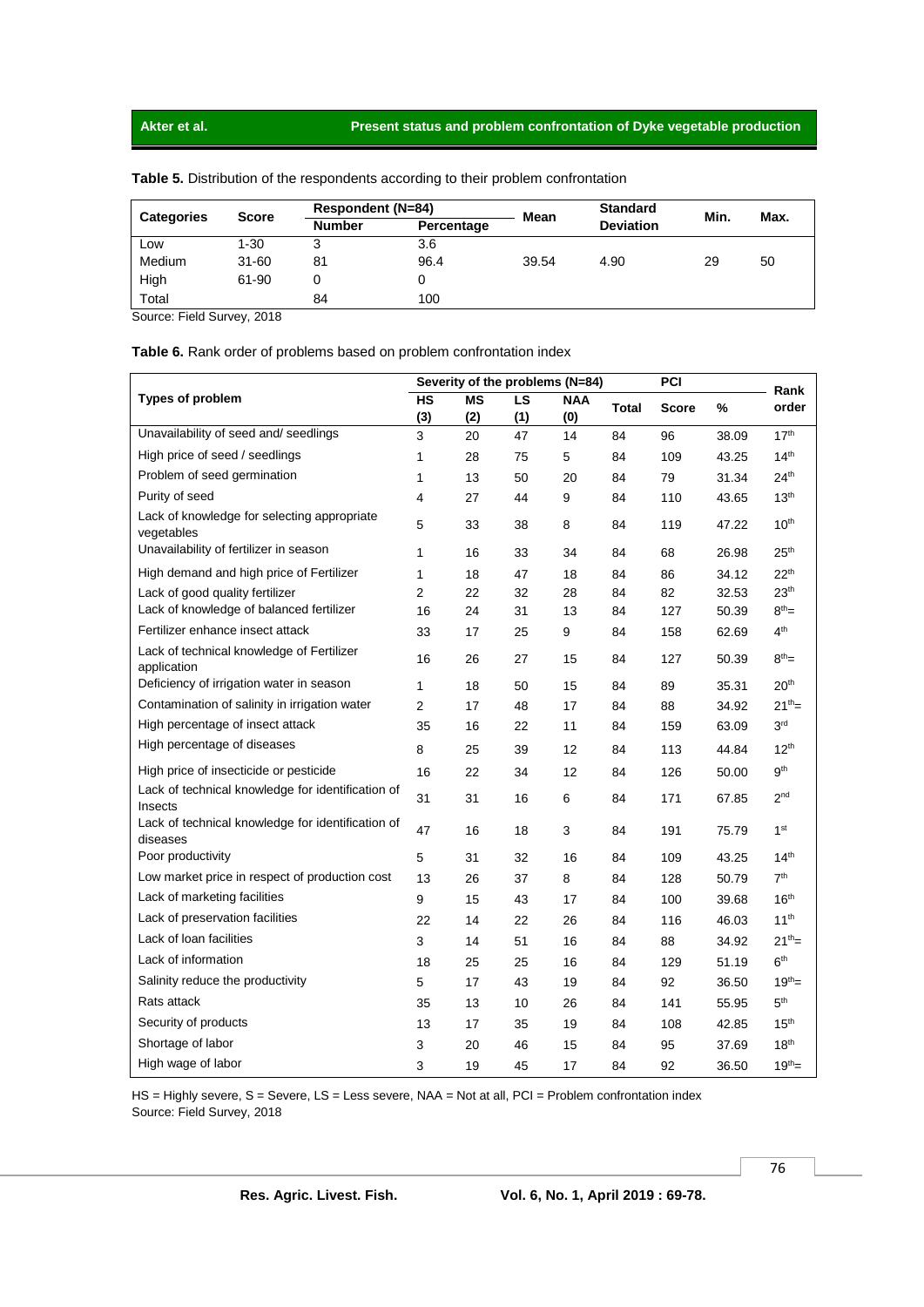| <b>SL</b><br>No. | <b>Characteristics</b><br>(Independent variable) | Dependent variable                                    | <b>Correlation coefficient</b> |
|------------------|--------------------------------------------------|-------------------------------------------------------|--------------------------------|
| 1                | Age                                              |                                                       | $-0.150^{NS}$                  |
| 2                | Level of Education                               |                                                       | $0.123^{NS}$                   |
| 3                | Experience in farming                            |                                                       | $-0.117^{NS}$                  |
| 4                | Experience in fishing                            |                                                       | $-0.082NS$                     |
| 5                | Experience in Dyke vegetable cultivation         | Problem Confrontation of Dyke<br>vegetable production | $-0.083NS$                     |
| 6                | <b>Family Size</b>                               |                                                       | $-0.090NS$                     |
| 7                | Farm Size                                        |                                                       | $-0.002NS$                     |
| 8                | Annual family income                             |                                                       | $0.279^{*}$                    |
| 9                | Organizational participation                     |                                                       | $0.165^{NS}$                   |
| 10               | Cosmopoliteness                                  |                                                       | $-0.041NS$                     |
| 11               | <b>Extension contact</b>                         |                                                       | $-0.286$ **                    |

**Table 7.** Relationship between the selected characteristics of farmers and their problem confrontation

\*Significant at 5% level, \*\*Significant at 1% level, NS- Non-significant

Source: Field Survey, 2018

#### **Relationship between the selected characteristics and problem confrontation**

The findings related to relationship of selected characteristics of the respondents and their problem confrontation appears in Table 7. Data presented in Table 7 show that among 11 selected characteristics of farmers, extension media contact showed a negative significant relationship with the problem confrontation. It means that the higher is the extension contact; the lower is the problem confrontation of the respondents in Dyke vegetable cultivation. On the other hand, the annual family income showed a positive significant relationship with the problem confrontation. It means that the higher is the annual family income, the higher is the ability of the gher owners to confront the problems in Dyke vegetable production.

# **CONCLUSION**

Majority of the respondents were middle to old aged farmers, had primary level of educational qualification followed by illiterate, having medium to high experience in farming and medium to low experience white-fish farming but low experience in Dyke vegetable production, and also having small sized family, small sized farms, high annual income, low organizational participation, medium cosmopolitanism and medium extension media contact. Ghers got tremendous expansion in the southwest coastal region caused serious soil degradation and reduced productivity of crops. But it is now a felt need to increase the crop production. As a result initially the farmers took steps to produce vegetables on the Dykes of the ghers very recently. The types of vegetable grown, cropping intensity, yield and income from vegetable production on the Dyke, its impact on food security indicate that the present status is progressing towards improved situation and is of huge prospect though some problems were observed. The respondents of the study area confronted 29 problems related to Dyke vegetable production with different extent of severity. The most severe problem in Dyke vegetable farming in the study area was lack of technical knowledge for identification of diseases was the highly severe problem while unavailability of fertilizer in season was the least severe problem. Among 11 selected characteristics of the respondent's only annual family income showed a significant positive relationship and extension contact showed a negative significant relationship with the problem confrontation.

The freshwater gher farmers are becoming interested day by day to cultivate crops on the Dykes. However, they confront medium problems while performing Dyke vegetable production. Appropriate measures should be undertaken to reduce these problems as minimum as possible. The types of vegetables grown, cropping intensity, yield and income from vegetable production on the Dyke, its impact on food security indicate that the present status is progressing toward huge prospect though some problems are observed.